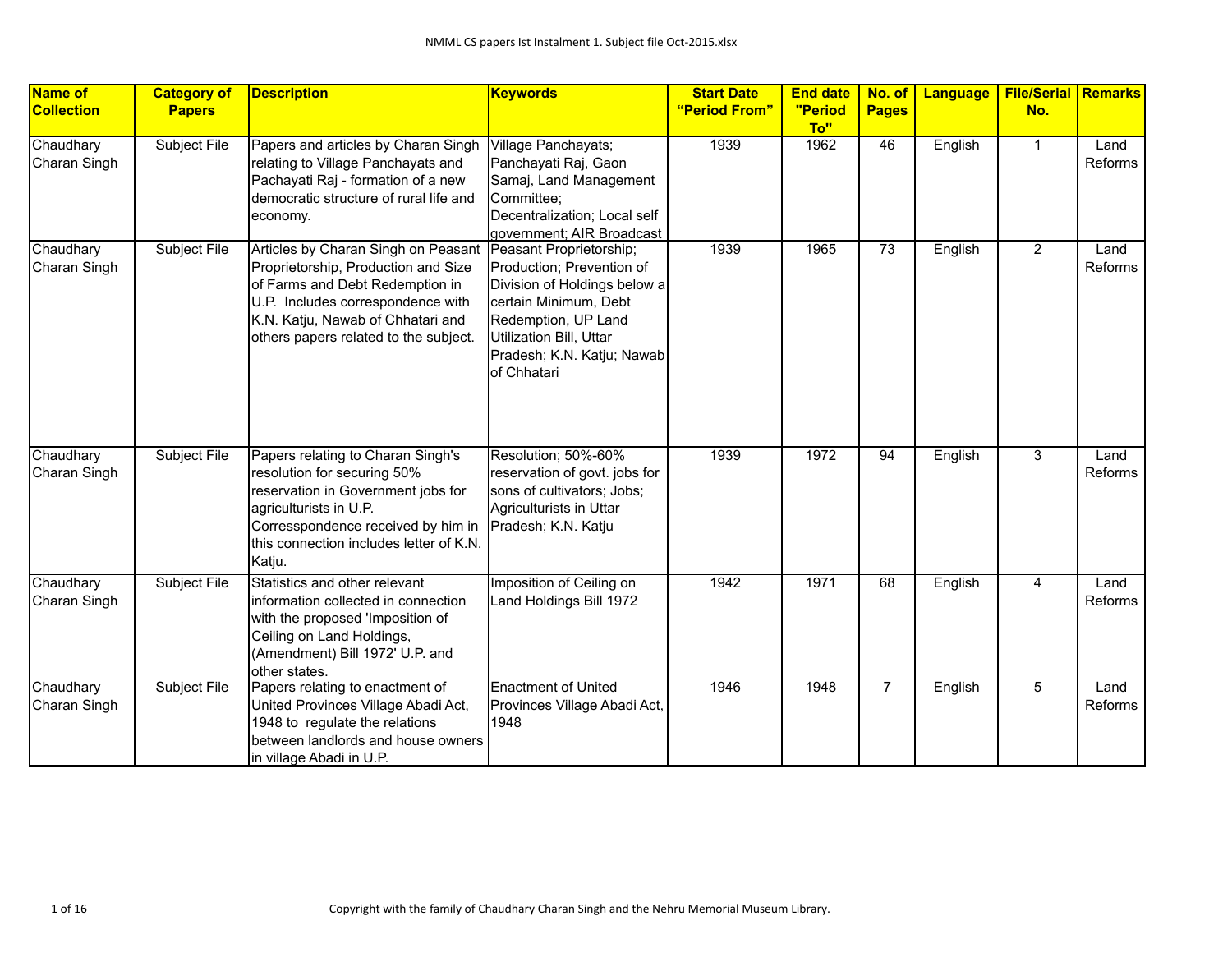| Chaudhary<br>Charan Singh | Subject File | Answers to the questionnaire issued<br>by the Zamindari Abolition Committee Committee; Acharya<br>- from Acharya Narendra Deva and a<br>copy of the Congress Bulletin 1946<br>sent to Shri Charan Singh as the<br>Parliamentary Secretary to the<br>Premier of U.P.                                                                                                                                                                                                                                                                        | Zamindari Abolition<br>Narendra Deva; Congress<br>Bulletin 1946                                                                                                                                                                        | 1946              | 1949 | $\overline{71}$ | English | 6              | Land<br>Reforms |
|---------------------------|--------------|--------------------------------------------------------------------------------------------------------------------------------------------------------------------------------------------------------------------------------------------------------------------------------------------------------------------------------------------------------------------------------------------------------------------------------------------------------------------------------------------------------------------------------------------|----------------------------------------------------------------------------------------------------------------------------------------------------------------------------------------------------------------------------------------|-------------------|------|-----------------|---------|----------------|-----------------|
| Chaudhary<br>Charan Singh | Subject File | Miscellaneous notes, correspondence Land reforms; Land<br>and papers relating to land reforms,<br>cases of land acquisition and other<br>matters falling within the purview of<br>the Renevue Department, U.P.                                                                                                                                                                                                                                                                                                                             | Acquisition; Revenue<br>Department, U.P.;<br>Zamindari Abolition; G.B.<br>Pant                                                                                                                                                         | 1946              | 1958 | 44              | English | $\overline{7}$ | Land<br>Reforms |
| Chaudhary<br>Charan Singh | Subject File | Papers relating to the condition of<br>farmers/villagers and discrimination<br>against them in government policies.<br>Rural vs Urban. Includes articles by<br>Charan Singh and a plea by him to<br>reserve 60% jobs for agriculturists.                                                                                                                                                                                                                                                                                                   | Discrimination in<br>government policies;<br>Reserve 60% jobs for<br>agriculturists; rural vs urban                                                                                                                                    | $\overline{1947}$ | 1972 | 41              | English | 8              | Land<br>Reforms |
| Chaudhary<br>Charan Singh | Subject File | Papers/press clippings, govt. reports<br>and statistics regarding economic<br>condition of the peasants in U.P.,<br>currency position in the rural areas<br>vis-à-vis Bhumihari rights                                                                                                                                                                                                                                                                                                                                                     | Economic condition;<br>Peasants in U.P.; Currency<br>Position; Bhumihari rights                                                                                                                                                        | 1949              | 1950 | 49              | English | $\overline{9}$ | Land<br>Reforms |
| Chaudhary<br>Charan Singh | Subject File | Papers relating to Zamindari Abolition Zamindari Abolition; Land<br>and Land Reforms Bill and Food<br>Production Policies. Workers (official<br>and non-official) divisional camp,<br>meetings and tour programmes of<br>ministers etc. organised for their<br>publicity. Zamindari Abolition Fund<br>Collection. Report by Land Reforms<br>Commissioner (S.S. Hasan). Includes G.B. Pant; A.P. Jain; K.D.<br>letters of G.B. Pant. A.P. Jain, K.D.<br>Malviya, Sri Prakasa, S.S. Khera<br>(Land Reforms Commissioner) D.P.<br>Singh, etc. | Reforms Bill; Food<br>Production Policies;<br>Divisional Camps for<br>publicity of Bill; Zamindari<br>Abolotion Fund Collection,<br>Bhumidhari rights,<br>Sugarcane mill and price;<br>Malviya; Sri Prakasa; S.S.<br>Khera; D.P. Singh | 1949              | 1950 | 230             | English | 10             | Land<br>Reforms |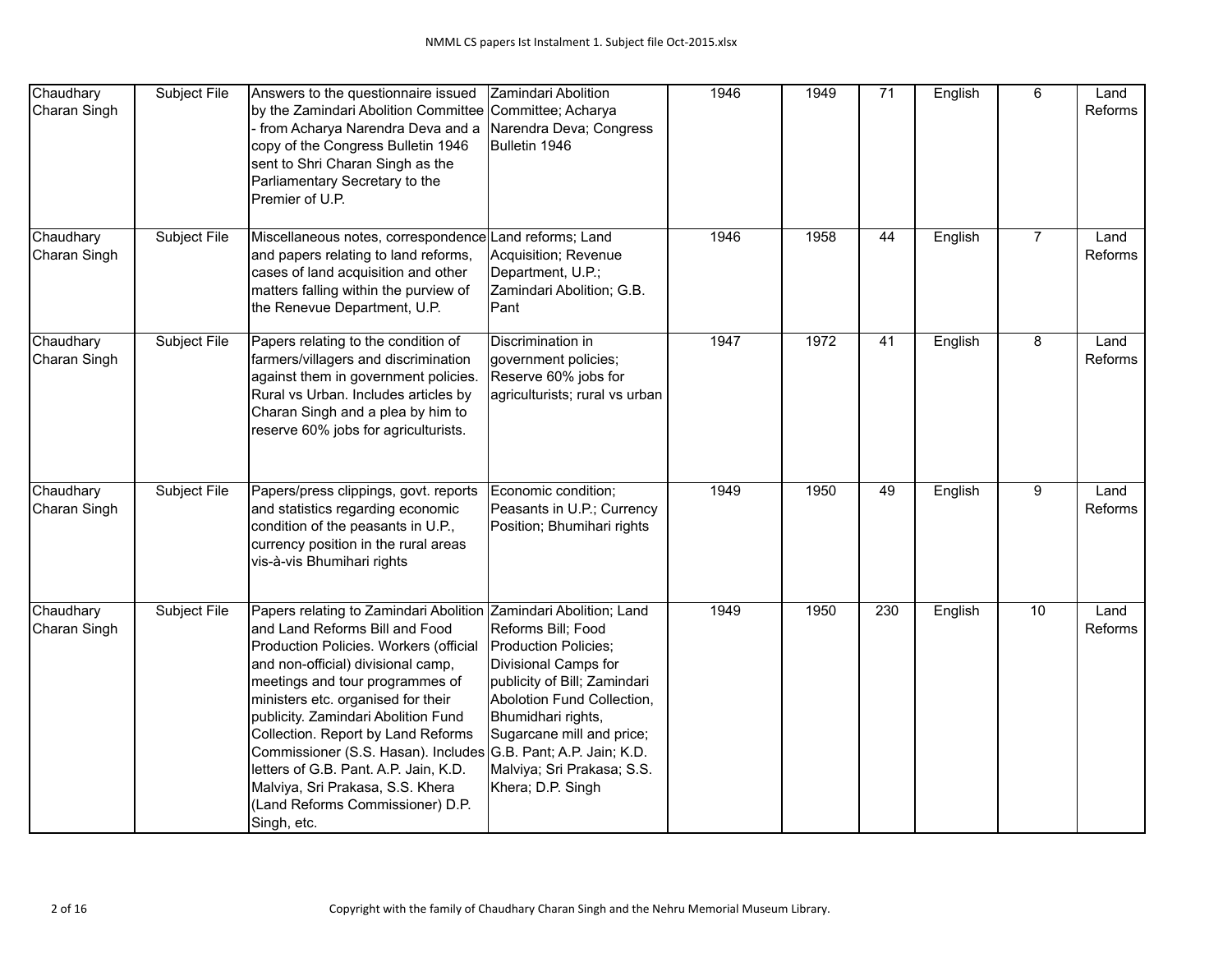| Chaudhary<br>Charan Singh | Subject File        | Papers/notes/statements relating to<br>the role playes by Charan Singh in<br>the implementation of land reforms<br>and abolition of zamindari sustem in<br>U.P. Extracts from the report of Wolf<br>Ladejinsky on Tenurial Conditions<br>and the Package Programme.<br>Includes correspondence as Minister<br>for Revenue and Agriculture with<br>Jawaharlal Nehru, Sampurn anand,<br>Kamalapati Tripathi, G. B. Pant, K.<br>Kamaraj, Raj Narain, various<br>legislators and others. | Zamindari system; Revenue<br>and Agriculture; Bhumidar,<br>Sirdar, Adhivasis, Asami,<br>Khudkasht, landless;<br>tenants and sub-tenants;<br><b>Bhudan Movement;</b><br>Planning Commission;<br>Gaon Samaj or Land<br>Management Committee;<br>Sampurnanand; Kamalapati<br>Tripathi; K.Kamaraj; Raj<br>Narain; Hukum Singh; G.B.<br>Pant | 1949 | 1964 | 173 | English | 11              | Land<br>Reforms |
|---------------------------|---------------------|--------------------------------------------------------------------------------------------------------------------------------------------------------------------------------------------------------------------------------------------------------------------------------------------------------------------------------------------------------------------------------------------------------------------------------------------------------------------------------------|-----------------------------------------------------------------------------------------------------------------------------------------------------------------------------------------------------------------------------------------------------------------------------------------------------------------------------------------|------|------|-----|---------|-----------------|-----------------|
| Chaudhary<br>Charan Singh | Subject File        | Papers and press clippings relating to Chakbandi; Consolidations<br>the passing of Consolisation of<br>Holdings Bill in U.P., controversy<br>whether the bill was responsible for<br>congress reverses and decision to fix<br>a ceiling on land holdings. Includes<br>related correspondecne with G.B.<br>Pant, Sampurnanand, A.P. Jain,<br>Lakshmi Raman Acharya, Seth Achal<br>Singh and other ministers and<br>members of U.P. Legislative<br>Assembly.                           | of holdings; corruption of<br><b>Assistant Consolidation</b><br>officer; opposition to the<br>consolidation of holdings;<br>reasons for loss of<br>Congress MLA's in 1957; G.<br>B. Pant; Sampurnanand;<br>A.P. Jain; Lakshmi Raman<br>Acharya                                                                                          | 1949 | 1966 | 211 | English | $\overline{12}$ | Land<br>Reforms |
| Chaudhary<br>Charan Singh | Subject File        | Papes and press clippings relating to<br>forcible cintribution for the Zamindari<br>Abolition Fund.                                                                                                                                                                                                                                                                                                                                                                                  | Zamindari Abolition Fund                                                                                                                                                                                                                                                                                                                | 1950 | 1954 | 12  | English | $\overline{13}$ | Land<br>Reforms |
| Chaudhary<br>Charan Singh | <b>Subject File</b> | Economic condition of the peasants<br>after the second world war- articles<br>by Venkatesh Narayan Tivary, and<br>Charan Singh contradicting each<br>other' views over the issue. Also<br>includes articles by Nasir Ahmad<br>Khan.                                                                                                                                                                                                                                                  | Economic Condition of<br>Peasantry; Zamindari<br>Abolition Fund; Peasants;<br>Second world war;<br>Agricultural Prices; Debt<br>Redemption Act; Inflation;<br>Zamindari Abolition<br>Committee Report;<br>Venkatesh; Narayan Tivary;                                                                                                    | 1951 | 1951 | 80  | English | 14              | Land<br>Reforms |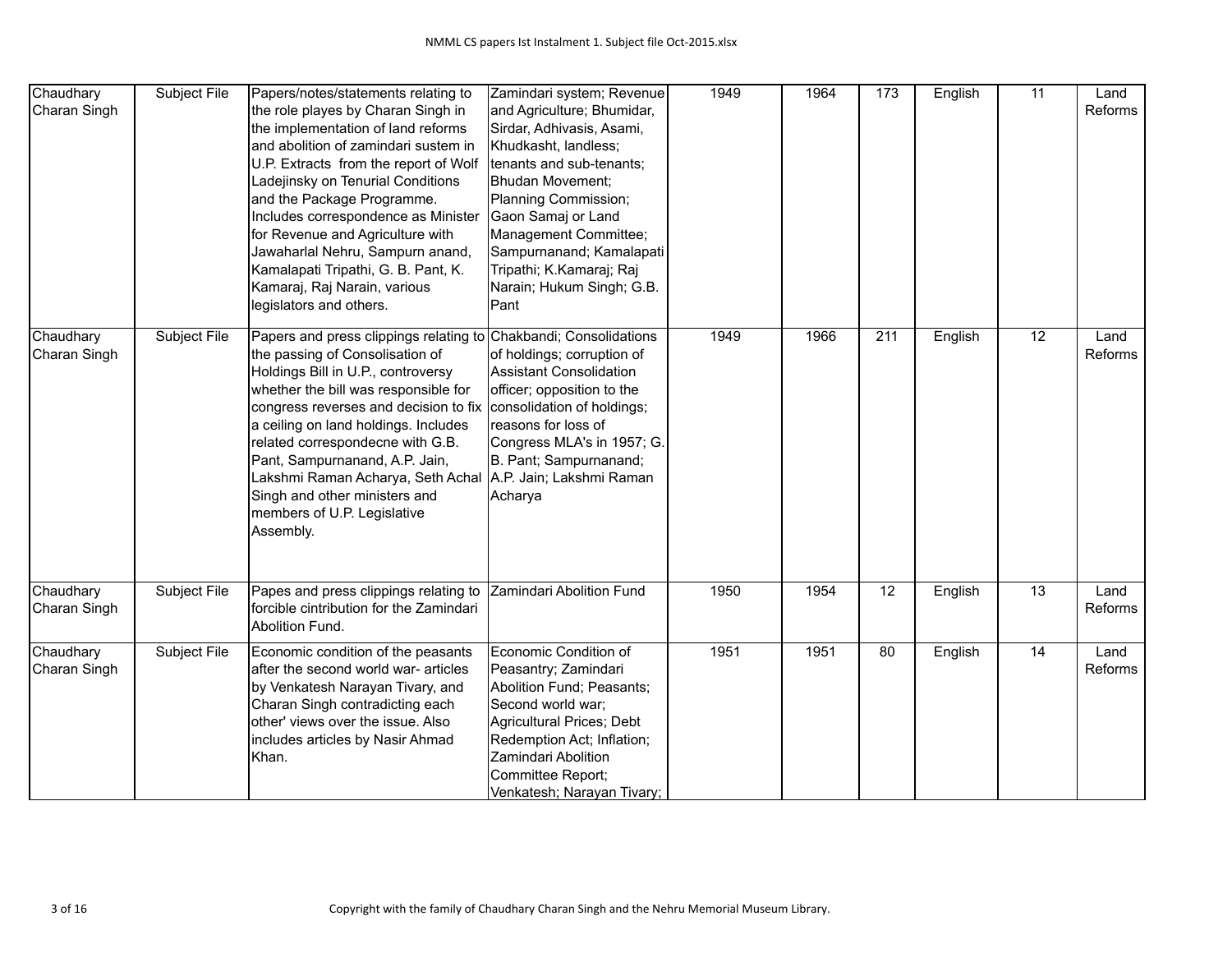| Chaudhary<br>Charan Singh | Subject File | Papers/notes regarding proposal of<br>the abolition of zamindari and<br>introduction of land reforms in<br>Kumaon and related bill, includes<br>government notification also.                                  | Land reforms; Kumaon;<br>Kumaon Agricultural Lands<br>Bill; Kumaon Zamindari<br>Abolition & Land Reform<br>Bill, G.B. Pant, Zahurul<br>Hasan; Hissadars;<br>Khiakars; Sirtans          | 1951              | 1957                 | $\overline{275}$ | English | 15              | Land<br>Reforms                                 |
|---------------------------|--------------|----------------------------------------------------------------------------------------------------------------------------------------------------------------------------------------------------------------|----------------------------------------------------------------------------------------------------------------------------------------------------------------------------------------|-------------------|----------------------|------------------|---------|-----------------|-------------------------------------------------|
| Chaudhary<br>Charan Singh | Subject File | Papes, notes and press clippings<br>relating to proposed plan to fix a<br>ceiling on land holdings and<br>redistribution of land in U.P. and<br>related bill i.e. 'Large Land Hilding<br>Tax Bill'.            | Redistribution of Land;<br>agricultural labourers;<br>collective farming; Vinoba<br>Bhave; V.B. Singh; Planning<br>Commission; Land<br>Holdings; Large Land<br><b>Holding Tax Bill</b> | $[1951-58, 1966]$ | $[1951-58,$<br>1966] | 118              | English | 16(a)           | Land<br>Reforms                                 |
| Chaudhary<br>Charan Singh | Subject File | Papes on fixation of ceiling on land<br>holdings and redistribution of land<br>and various other aspects of land<br>reforms. Includes extract of the<br>Nagpur resolution related to the<br>subject.           | Ceiling on Agricultural<br>Holdings; Land holdings;<br>Redistribution; Land<br>reforms; Nagpur resolution;<br>Statistic on Large Land<br>Holdings                                      | 1959              | 1959                 | 68               | English | 16(b)           | Land<br>Reforms                                 |
| Chaudhary<br>Charan Singh | Subject File | Papes/press clippings relating to the<br>'U.P. Imposition of Ceiling on Land<br>Holdings of (Amendment) Bill, 1972'<br>and its criticism and opposition by<br>Charan Singh.                                    | <b>Land Holdings</b><br>(Amendment) Bill, 1972;<br>BKD; Ceiling on Agricultural<br>Holdings; Udit Narayan<br>Sharma. UP Imposition of<br>Ceiling of Land Holding act,<br>1960          | 1972              | 1972                 | 76               | English | 16(c)           | Land<br>Reforms                                 |
| Chaudhary<br>Charan Singh | Subject File | Papers relating to prevailing scarcity<br>of foodgrains in the eastern districts<br>of U.P. and correspondence with<br>Genda Singh (Socialist Party) and<br>Charan Singh's A.I.R. Speech in<br>regard thereto. | Uttar Pradesh; Genda<br>Singh (Socialist Party);<br>Charan Singh's; AIR<br>speech; Food scarcity in<br>Eastern UP                                                                      | 1952              | 1952                 | $\overline{18}$  | English | $\overline{17}$ | Land<br>Reforms<br>See File<br>No. 44<br>and 51 |
| Chaudhary<br>Charan Singh | Subject File | Problem faced by the Government on<br>the illegal possession of land in Tarai<br>area of Nainital anfd Rampur districts<br>by Rai Sikhs and other tresspassers.                                                | Illegal possession; Tarai<br>area; Nainital; Rampur; Rai<br>Sikhs; Zahurul Hassan; G.<br>B. Pant                                                                                       | 1952              | 1967                 | 84               | English | 18              | Land<br>Reforms                                 |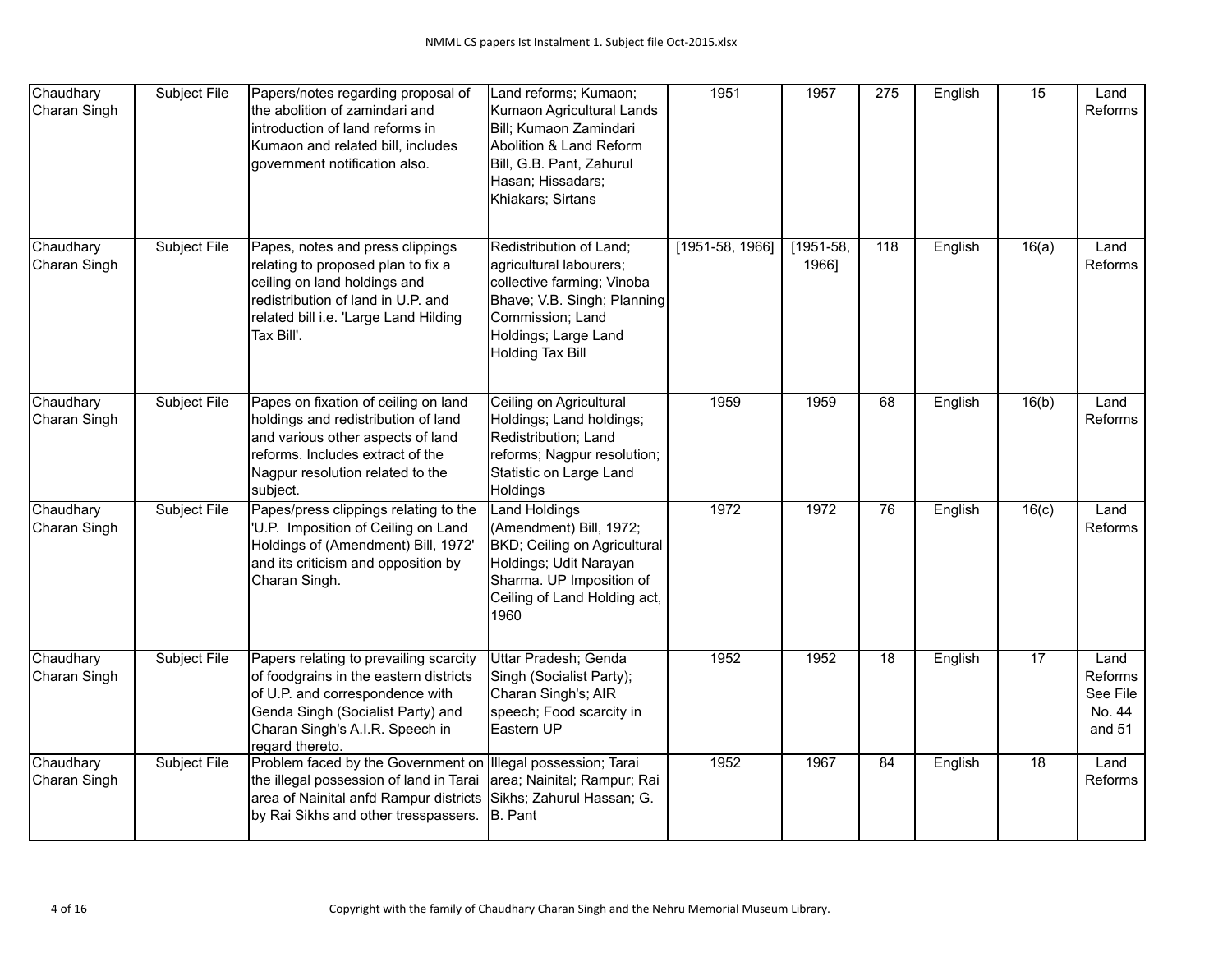| Chaudhary<br>Charan Singh | Subject File        | Papes and press clippings relating to<br>agrarian reforms, mainly feasibility of<br>cooperative farming, includes views<br>of Jawaharlal Nehru, Charan Singh,<br>G.B. Pant and some other people<br>prior to Nagpur resolution.                                        | Jawaharlal Nehru on<br>cooperative farming;<br>Charan Singh's note to G.B.<br>Pant on Nehru's note of<br>June 1952; Nagpur<br>resolution; Cooperative<br>Farming; Planning<br>Comission note on the land<br>problems 1952; Collective<br>Farming; AICC 1957, B.P.<br>Singh | [1952, 1956-58,<br>1965] | [1952,<br>1956-58,<br>1965] | 90 | English | 19(a) | Land<br>Reforms |
|---------------------------|---------------------|------------------------------------------------------------------------------------------------------------------------------------------------------------------------------------------------------------------------------------------------------------------------|----------------------------------------------------------------------------------------------------------------------------------------------------------------------------------------------------------------------------------------------------------------------------|--------------------------|-----------------------------|----|---------|-------|-----------------|
| Chaudhary<br>Charan Singh | Subject File        | Papes/press clippings relating to the<br>Charan Singh's book, 'Whither co-<br>operative Farming' and his views on<br>the subject, related correspondence<br>with V.J. Moore, V.T. Krishnamachari,<br>Tarlok Singh, C.B. Sharma, G.R.<br>Anant, Guru Narain and others. | 'Whither co-operative<br>Farming'; V.T.<br>Krishnamachari                                                                                                                                                                                                                  | 1956                     | 1958                        | 43 | English | 19(b) | Land<br>Reforms |
| Chaudhary<br>Charan Singh | <b>Subject File</b> | Papers and press clippings<br>cencerning Nehru's advocacy of co-<br>operative farming, ceiling on land<br>holdings and state trading in<br>foodgrains and its opposition by<br>Charan Singh, includes<br>correspondence with Jawaharlal<br>Nehru.                      | Nehru's advocacy of Co-<br>operative farming; Charan<br>Singh' opposition to<br>Cooperative farming;<br>Ceiling on land holdings;<br>State trading; Foodgrains                                                                                                             | 1959                     | 1964                        | 79 | English | 19(c) | Land<br>Reforms |
| Chaudhary<br>Charan Singh | Subject File        | Papers and press clippings<br>concerning Charan Singh's conflict<br>with other Congress leaders over<br>basic agricultural policies and<br>different views on Co-operative<br>farming. Includes correspondence<br>with K.D. Malaviya and K.N. Katju.                   | Conflict; Congress;<br>Agricultural Policies; Co-<br>operative farming; Conflict<br>with K.D. Malaviya                                                                                                                                                                     | [1960-66, 1972]          | $[1960-66]$<br>1972]        | 26 | English | 19(d) | Land<br>Reforms |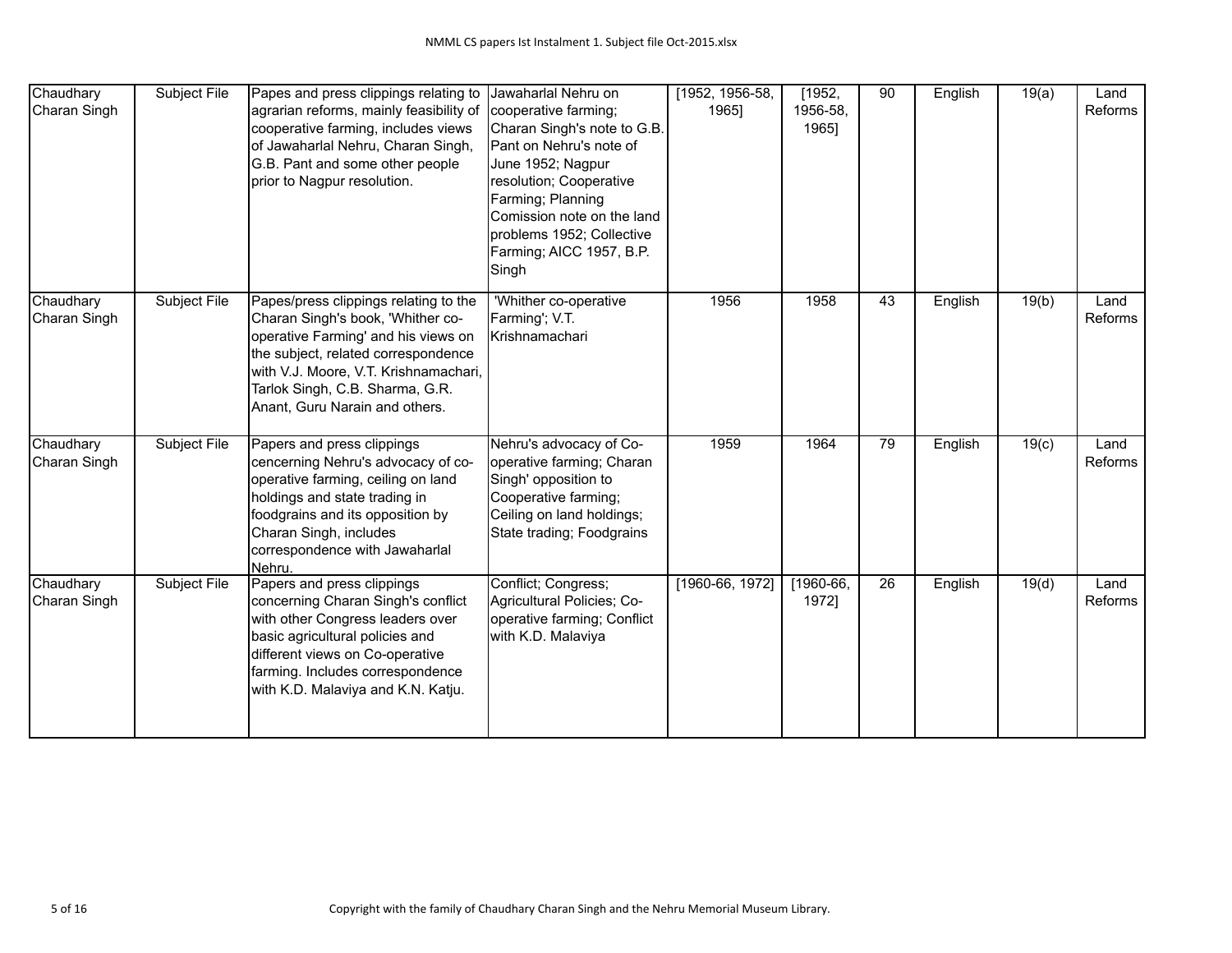| Chaudhary<br>Charan Singh | Subject File | Papers and correspondence relating<br>to the problems of 'Patwaris/Lekhpals' Lekhpals; Agitation; Charan<br>and their agitation for the betterment<br>of their service conditions after the<br>abolition of zamindari. Includes<br>statement by Charan Singh and<br>correspondence with H.D. Malaviya,<br>Sitaram Chaturvedi and some<br>Patwaris'. | Problems; Patwaris;<br>Singh; H.D. Malaviya;<br>Sitaram; Zahurul<br>Hassan; Reorganistaion of<br>Patwaris 1953; Lekhpal;<br>Land Record Manual 1952      | 1953            | 1957                 | 176 | English | 20              | Land<br>Reforms                                         |
|---------------------------|--------------|-----------------------------------------------------------------------------------------------------------------------------------------------------------------------------------------------------------------------------------------------------------------------------------------------------------------------------------------------------|----------------------------------------------------------------------------------------------------------------------------------------------------------|-----------------|----------------------|-----|---------|-----------------|---------------------------------------------------------|
| Chaudhary<br>Charan Singh | Subject File | Papes/press clippings relating to<br>critical appraisal of land reform<br>measures in U.P. and its replies by<br>Charan Singh. Related<br>correspondence with H.D.Malaviya,<br>Sucheta Kriplani, Frank Moraes and<br>others.                                                                                                                        | Appraisal; Land reform;<br>U.P.; H.D. Malaviya;<br>Sucheta Kriplani; Frank<br><b>IMoraes</b>                                                             | [1953-66, 1971] | $[1953-66,$<br>1971] | 32  | English | $\overline{21}$ | Land<br>Reforms                                         |
| Chaudhary<br>Charan Singh | Subject File | Papes/press clippings regarding<br>allegations of casteism, favouritism,<br>nepotism and misuse of power made<br>against Charan Singh and B.K.D.<br>ministers. Charan Singh' response to<br>these allegation. Includes letter to<br>Nehru on inter-caste marriage.                                                                                  | Casteism; Favouritism;<br>Nepotism; Charan Singh;<br>Bharatiya Kranti Dal; inter-<br>caste marriage; Jat; B.P.<br>Singh; B.P. Maurya                     | 1954, 1967-75   | 1954, 1967<br>75     | 51  | English | 22              | Land<br>Reforms                                         |
| Chaudhary<br>Charan Singh | Subject File | Papes relating to scarcity conditions<br>prevailing in eastern districts of U.P.<br>and Praja Socialist Party (PSP)<br>agitation and Genda Singh's fast in<br>this connection. Includes letters<br>exchanged among Charan Singh,<br>Sampurnanand, Genda Singh, etc.<br>Planning Commission Report on<br>Scarcity Condition in UP                    | Eastern districts of U.P.;<br>Praja Socialist Party; Genda<br>Singh's fast; Charan Singh;<br>Sampurnanand; Food<br>Scarcity; Eastern UP vs<br>Western UP | 1955            | 1958                 | 96  | English | 23              | Land<br>Reforms<br>see File<br>No. 38<br>and 51<br>also |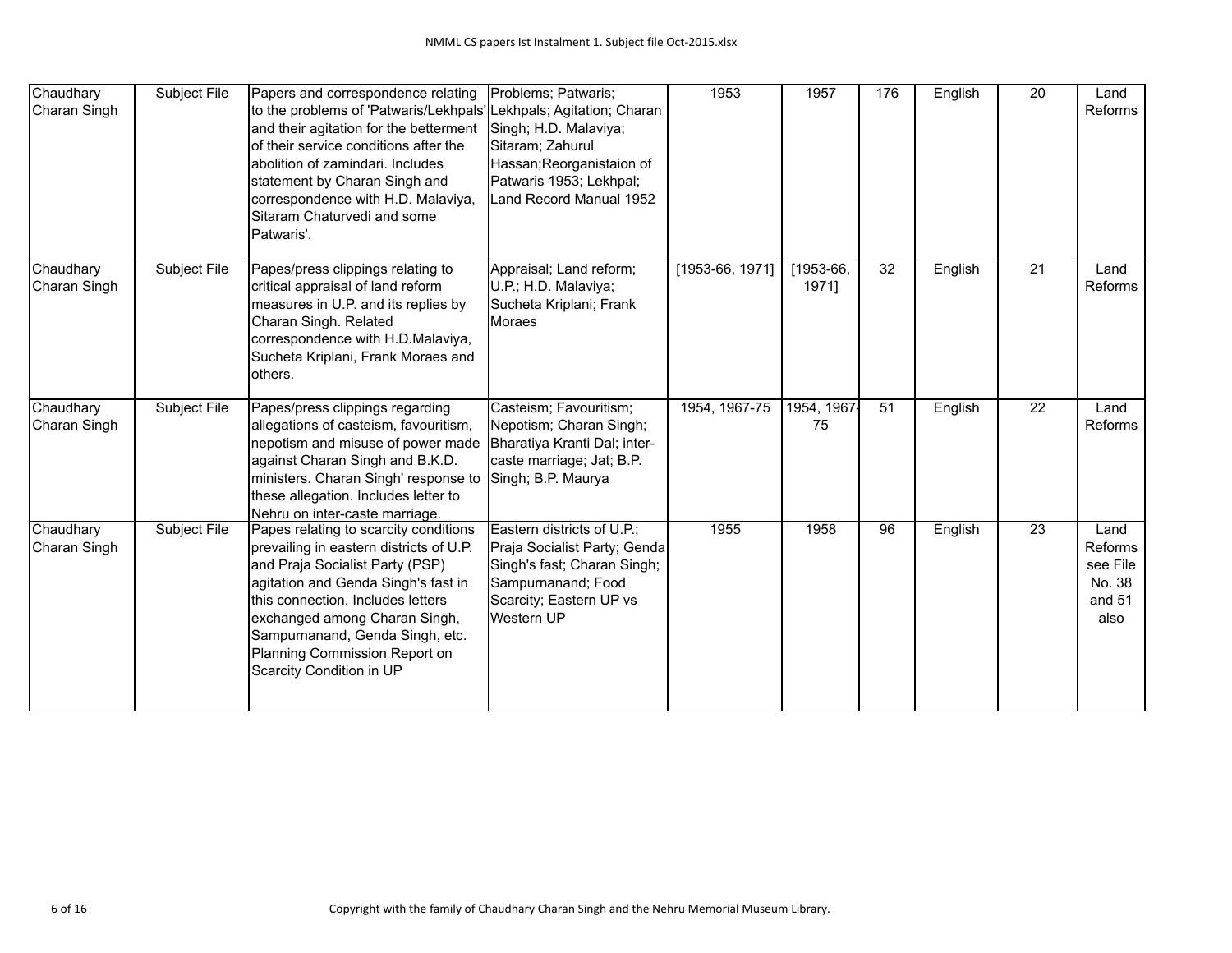| Chaudhary<br>Charan Singh | Subject File        | Papers concerning integration of the<br>posts of the 'Leekhpal' and<br>Panchayat Raj Secretary, proposal<br>for the amalgamation of Panchayat<br>Raj Department and Revenue<br>Department and related papers.<br>Correspondence with Sampurnanand<br>and other Ministers pertaining to<br>Panchayats; Papers on Gram<br>Panchayats in Orissa                                                                                                                                                                         | Lekhpal; Panchayat Raj<br>Secretary; Amalgmation;<br>Panchayat Raj Department;<br>Revenue Department; Gaon<br>Samaj; Land Management<br>Committee                                                                                                                                                  | 1955 | 1958 | 85  | English | $\overline{24}$ | Land<br>Reforms |
|---------------------------|---------------------|----------------------------------------------------------------------------------------------------------------------------------------------------------------------------------------------------------------------------------------------------------------------------------------------------------------------------------------------------------------------------------------------------------------------------------------------------------------------------------------------------------------------|----------------------------------------------------------------------------------------------------------------------------------------------------------------------------------------------------------------------------------------------------------------------------------------------------|------|------|-----|---------|-----------------|-----------------|
| Chaudhary<br>Charan Singh | <b>Subject File</b> | Public opinion, representations made   Kumaun Zamindari;<br>in connection with Kumaun Zamindari Abolition; Land Reforms<br>Abolition and Land Reforms Bill.<br>Includes correspondence of Maharaja Shah; Tehri Garhwal; Public<br>Manabendra Shah of Tehri Garwal,<br>legislators, etc.                                                                                                                                                                                                                              | Bill; Maharaja Manabendra<br>Opinion                                                                                                                                                                                                                                                               | 1955 | 1958 | 100 | English | $\overline{25}$ | Land<br>Reforms |
| Chaudhary<br>Charan Singh | Subject File        | Papers and press clippings<br>concerning action taken by Charan<br>Singh, (as the Revenue Minister)<br>against the consolidation staff in<br>Meerut on the charges of corruption.<br>Includes Charan Singh's<br>correspondence with Sampurnanand.                                                                                                                                                                                                                                                                    | Consolidation staff or<br>Chakbandi; Meerut;<br>Corruption; Sampurnanand                                                                                                                                                                                                                           | 1956 | 1956 | 52  | English | $\overline{26}$ | Land<br>Reforms |
| Chaudhary<br>Charan Singh | Subject File        | Agrarian Revolution in Uttar Pradesh' Agrarian Revolution in Uttar<br>a booklet by Charan Singh 1958, and Pradesh; Charan Singh<br>related papers.                                                                                                                                                                                                                                                                                                                                                                   |                                                                                                                                                                                                                                                                                                    | 1956 | 1958 | 155 | English | $\overline{27}$ | Land<br>Reforms |
| Chaudhary<br>Charan Singh | Subject File        | Papes/correspondence relating to the C. Rajagopalachari; N.G.<br>views expressed by C.<br>Rajagopalachari, N.G. Ranga, K.M.<br>Munshi, M.R. Masani, Shri Ram<br>Sharma, Raja of Bazrang Bahadur<br>Singh of Bhadri, Jayaprakash<br>Narayan and organisations, such as<br>the All India Agriculturists' Federation<br>on agrarian reforms, mainly co-<br>operative farming introduced by<br>Jawaharlal Nehru. Includes<br>appreciation of the role played by<br>Charan Singh in opposing it in the<br>Nagpur Session. | Ranga; K.M. Munshi; M.R.<br>Masani; Shri Ram Sharma;<br>Raja Bazrang Bahadur<br>Singh of Bhadri;<br>Jayaprakash Narayan; All<br>India Agriculturists'<br>Federation on agrarian<br>reforms; Jawaharlal Nehru;<br>Swatantra Party; Co-<br>operative Farming; Land<br>Policy; AICC Nagpur<br>Session | 1957 | 1959 | 262 | English | $\overline{28}$ | Land<br>Reforms |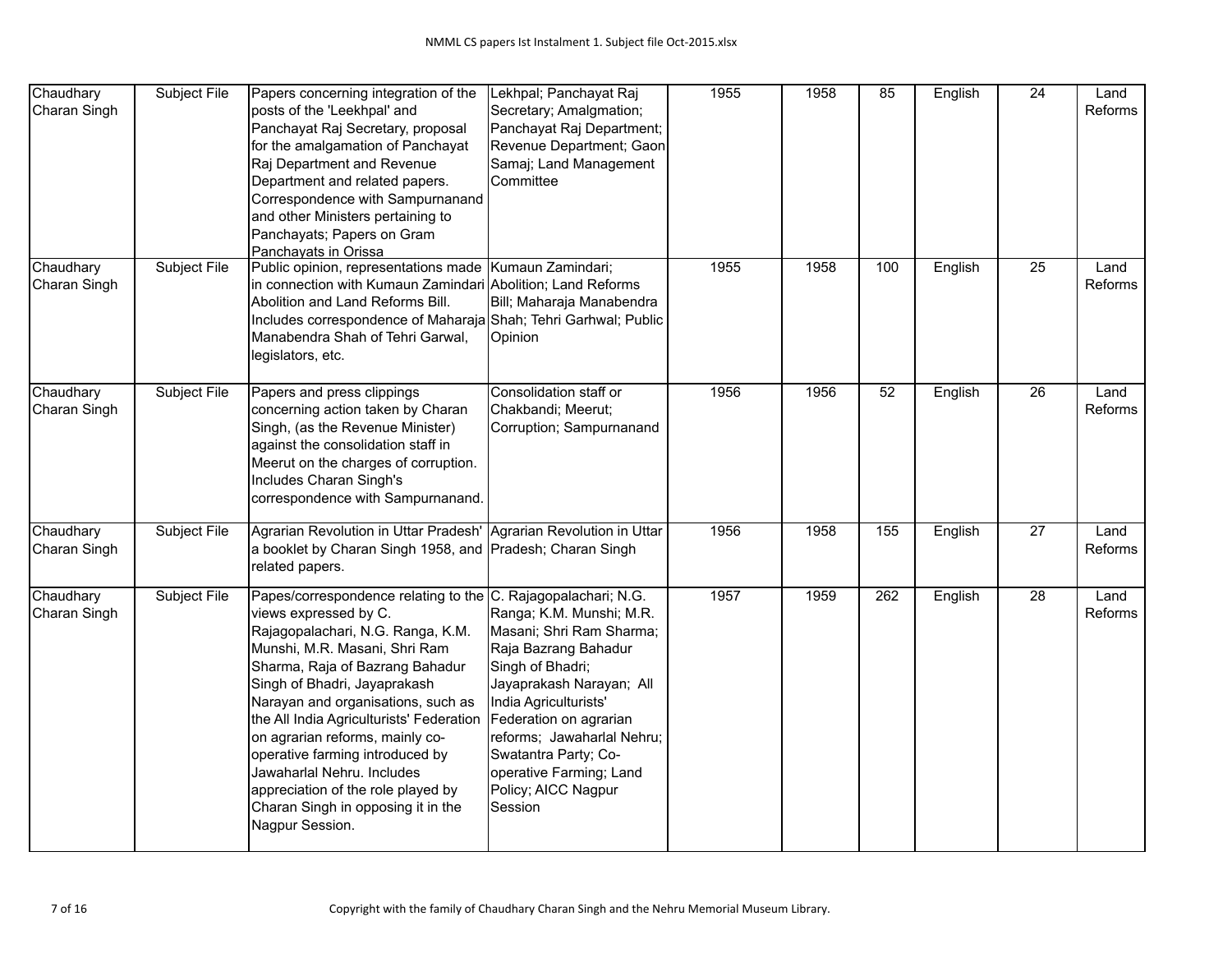| Chaudhary<br>Charan Singh | Subject File | Papers/notes relating to the role of<br>panchayats and village administration Panchayats in South and<br>includes a note on the role of<br>panchayats in ancient India. Extracts<br>from book- Village Govt. in British<br>India by John Matthai                                                                                                                                                                                                  | Village administration,<br>North India, Chola<br>Kingdom, Rajaraja                                                                                                               | 1957 | 1970 | 152             | English | $\overline{29}$ | Land<br><b>Reforms</b>                                  |
|---------------------------|--------------|---------------------------------------------------------------------------------------------------------------------------------------------------------------------------------------------------------------------------------------------------------------------------------------------------------------------------------------------------------------------------------------------------------------------------------------------------|----------------------------------------------------------------------------------------------------------------------------------------------------------------------------------|------|------|-----------------|---------|-----------------|---------------------------------------------------------|
| Chaudhary<br>Charan Singh | Subject File | Scarcity condition in Eastern U.P. and Eastern U.P.; P.S.P.'s; No<br>Government intention to pursue its<br>policy of realising land revenue<br>arrears in spite of P.S.P. 's. 'No Rent<br>Campaign' and a plea to abolish land<br>revenue for the poor/farmers. Charan<br>Singh's assessment of scarcity.<br>Includes letters exchanged with U.N.<br>Dhebar, Dinesh Singh,<br>Sampurnanand and Shibbanlal<br>Saksena (the Revenue Minister, U,P.) | Rent Compaign; U.N.<br>Dhebar; Dinesh Singh;<br>Shibbanlal Saksena (The<br>Revenue Minister, U.P.);<br>Genda Singh; Triloki Singh;<br>land revenue; starvation<br>deaths; famine | 1958 | 1958 | 83              | English | 30              | Land<br>Reforms<br>See File<br>No. 38<br>and 44<br>also |
| Chaudhary<br>Charan Singh | Subject File | Agrarian statistics in U.P. and extracts Agrarian statistics; Census;<br>from the census of India relating to<br>agriculture                                                                                                                                                                                                                                                                                                                      | Agriculture                                                                                                                                                                      | 1958 | 1964 | 29              | English | $\overline{31}$ | Land<br>Reforms                                         |
| Chaudhary<br>Charan Singh | Subject File | Papers relating to Nagpur resolution<br>on agrarian reforms and Charan<br>Singh's opposition to it . Includes<br>appreciation and criticism of stand<br>taken by him and correspondence<br>with the Chief Minister,<br>Sampurnanand in this regard.                                                                                                                                                                                               | Nagpur resolution; Agrarian<br>reforms; Cooperative<br>Farming; Nehru; AICC;<br>Sampurnanand                                                                                     | 1959 | 1959 | $\overline{82}$ | English | $\overline{32}$ | Land<br>Reforms                                         |
| Chaudhary<br>Charan Singh | Subject File | Views/attitude regarding proposed<br>Land Taxation Bill. Includes<br>correspondence with T.N. Singh,<br>A.P.Jain, G.L.Nanda and other<br>related papers.                                                                                                                                                                                                                                                                                          | Land Taxation Bill; T.N.<br>Singh; A.P. Jain; G.L.<br>Nanda; Kamplapati Tripathi;<br>Sugarcane production and<br>prices                                                          | 1962 | 1963 | $\overline{30}$ | English | $\overline{33}$ | Land<br><b>Reforms</b>                                  |
| Chaudhary<br>Charan Singh | Subject File | Papers relating to clash between<br>C.B. Gupta and Charan Singh over<br>proposed increase in land taxation in<br>U.P. and Charan Singh's opposition<br>to Land Holdings Tax Bill. Includes<br>correspondence with C.B. Gupta, Lal<br>Bahadur Shastri, Biswanath Das and<br>Sucheta Kripalani.                                                                                                                                                     | Clash; C.B. Gupta; Charan<br>Singh; Land Holdings Tax<br>Bill; C.B. Gupta; Biswanath<br>Das; Sucheta Kriplani;<br>Nehru; Planning Comission;<br>rural vs urban; Land<br>Taxation | 1962 | 1965 | 190             | English | $\overline{34}$ | Land<br>Reforms                                         |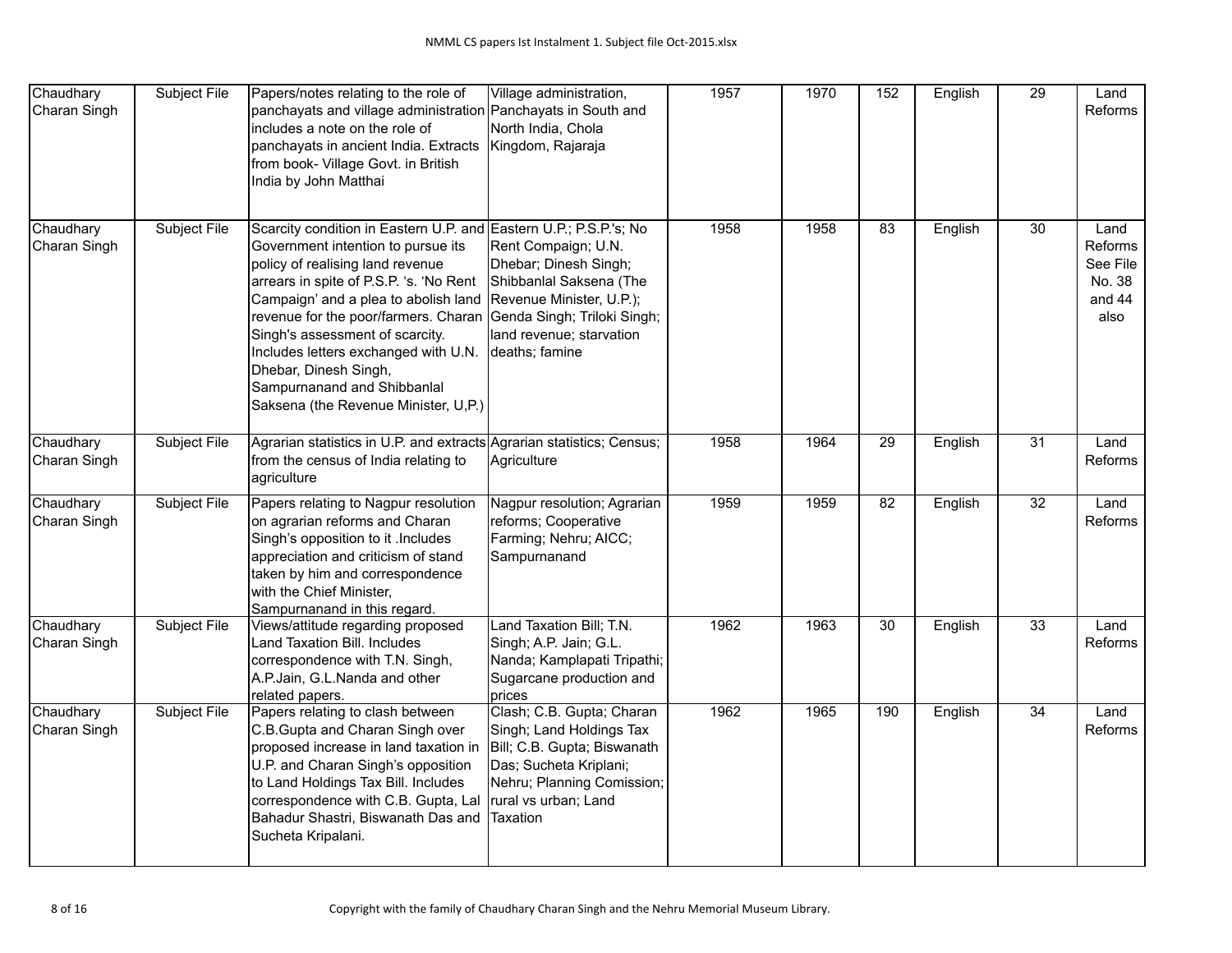| Chaudhary<br>Charan Singh | Subject File        | Notes, memorandum and papers<br>relating to the proposal for abolition of Commission<br>land revenue in U.P.                                                                                                                                                                                                          | Memorandum; Finance                                                                                                                                                                                  | 1966 | 1974 | 52               | English | 35              | Land<br>Reforms |
|---------------------------|---------------------|-----------------------------------------------------------------------------------------------------------------------------------------------------------------------------------------------------------------------------------------------------------------------------------------------------------------------|------------------------------------------------------------------------------------------------------------------------------------------------------------------------------------------------------|------|------|------------------|---------|-----------------|-----------------|
| Chaudhary<br>Charan Singh | Subject File        | Papers and press clippings<br>concerning political crisis in U.P. due<br>to dispute within the U.L.P. (United<br>legislators Party) ministry over<br>abolition of land revenue and<br>Preventive Detention Act and later<br>crisis resolved by Chief Minister<br>Charan Singh's revised compromise<br>formula.        | Dispute; U.L.P. (United<br>Legislators Party);<br>Preventive Detention Act;<br>Compromise formula;<br>Samyukta Socialist Party;<br>CPI; Land Revenue; Raj<br>Narain; Lohia; Jan Sangh;<br>Kisan Fund | 1967 | 1967 | $\overline{72}$  | English | 36              | Land<br>Reforms |
| Chaudhary<br>Charan Singh | Subject File        | Papers and press clippings<br>concerning internal differences and<br>events leading to the resignation of<br>Charan Singh from the leadership of<br>general body of U.L.P. (United<br>Legislators Party) and its withdrawal<br>at the party's refusal to accept it.                                                   | Resignation; Charan Singh;<br>U.L.P.; Bhartiya Kranti Dal;<br>Samyukta Vidhayak Dal;<br>Samyukta Socialist Party;<br><b>CPI</b>                                                                      | 1967 | 1967 | 45               | English | $\overline{37}$ | Land<br>Reforms |
| Chaudhary<br>Charan Singh | Subject File        | Press clippings relating to imposition<br>of President's rule in U.P. after<br>Samyukta Vidhayak Dal's failure to<br>resolve its internal differences and<br>elect a new leader acceptable to all<br>after the resignation of Charan Singh.                                                                           | Samyukta Vidhayak Dal's,<br>Bhartiya Kranti Dal; Jan<br>Sangh; Ram Chandra Vikal;<br>PSP; CPI; SSP; President<br>Rule in UP                                                                          | 1968 | 1968 | 114              | English | $\overline{38}$ | Land<br>Reforms |
| Chaudhary<br>Charan Singh | Subject File        | Papers and press clippings regarding United Legislators Party;<br>fall of United Legislators Party<br>Government following resignation of<br>Charan Singh from Chief Minister<br>ship of U.P. Includes correspondence<br>with B. Gopala Reddi, Ugrasen,<br>Kanhaiyalal Misra, Vipin Vihari Lal<br>&others.            | Resignation; Charan Singh;<br>B. Gopala Reddi; Ugrasen;<br>Kanhaiyalal Misra; Vipin<br>Vihari Lal; Bhartiya Kranti<br>Dal; Samyukta Vidhayak<br>Dal                                                  | 1968 | 1968 | $\overline{155}$ | English | 39              | Land<br>Reforms |
| Chaudhary<br>Charan Singh | <b>Subject File</b> | Papers and press clippings relating to Imposition of Celing on<br>the Imposition of Ceiling on Land<br>Holdings (Amendment) Bill 1972, with (Amendment) Bill, 1972;<br>special reference to U.P., under the<br>Chief Ministership of Kamalapati<br>Tripathi, include correspondence with<br>Indira Gandhi and others. | <b>Land Holdings</b><br>Indira Gandhi; Joint<br>Farming; State Farming                                                                                                                               | 1971 | 1972 | 150              | English | 40              | Land<br>Reforms |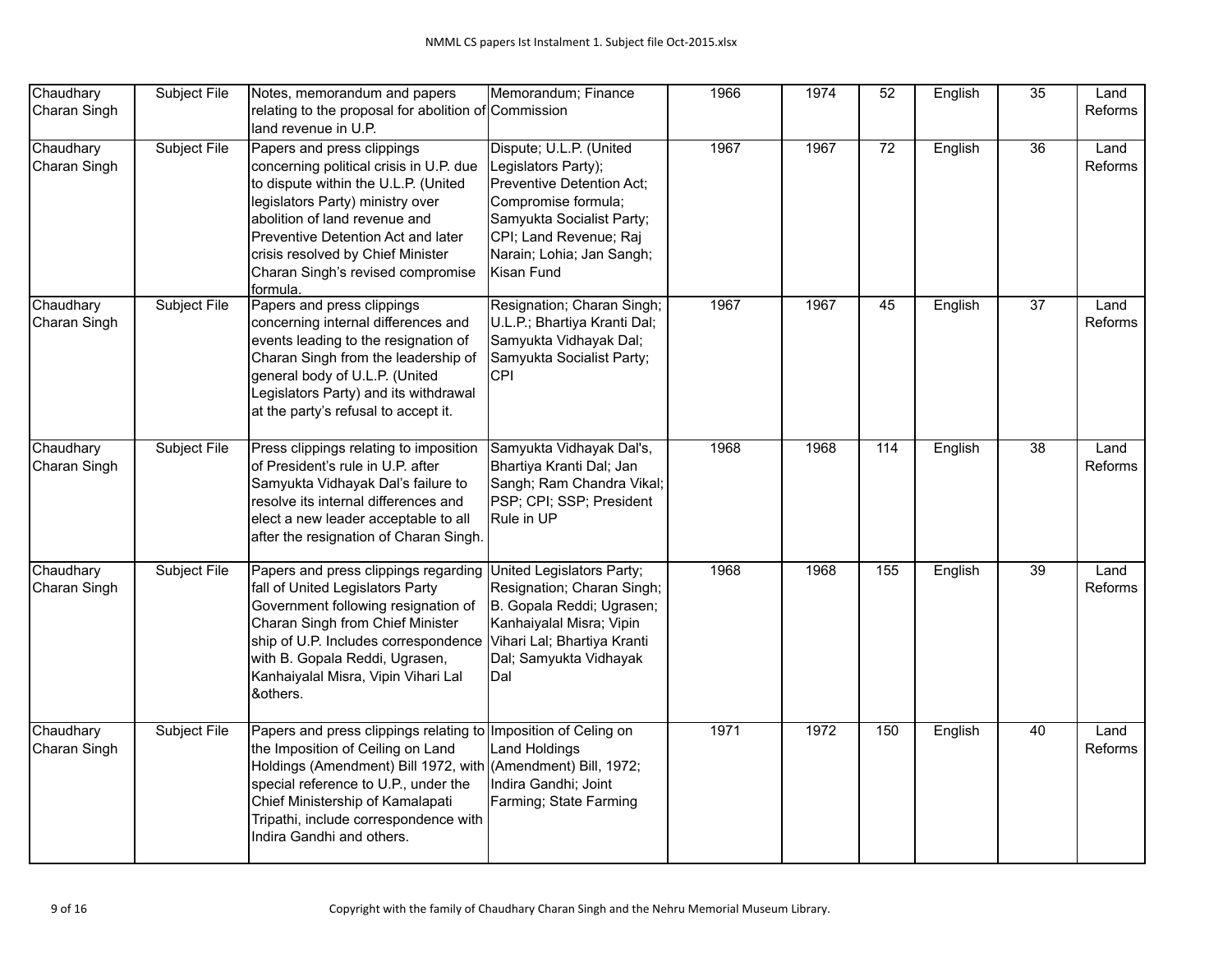| Chaudhary<br>Charan Singh | Subject File | Papers and press comments on<br>imposition of ceiling on U.P. urban<br>property and related bill.                                                                                                                                                                                   | U.P; Urban property<br>(Ceiling) Bill, 1972; rural vs<br>urban; Young Turks                                                             | 1972    | 1972    | $\overline{38}$  | English | $\overline{41}$ | Land<br>Reforms                        |
|---------------------------|--------------|-------------------------------------------------------------------------------------------------------------------------------------------------------------------------------------------------------------------------------------------------------------------------------------|-----------------------------------------------------------------------------------------------------------------------------------------|---------|---------|------------------|---------|-----------------|----------------------------------------|
| Chaudhary<br>Charan Singh | Subject File | Papers and press clippings<br>concerning amendment of bill relating Charan Singh's Comments<br>to ceiling on land holdings and<br>provision of distribution of Surplus<br>land. Charan Singh's comments and<br>views of the committee formed by the<br>Congress in this connection. | Distribition of Surplus land;<br>and Views; criticisms of<br>Young Turks; devlopment<br>levy; small holdings; joint or<br>state farming | 1972    | 1972    | $\overline{62}$  | English | 42              | Land<br>Reforms                        |
| Chaudhary<br>Charan Singh | Subject File | Statistics/ data collected to Undated<br>prepare a report on Kumaun<br>Zamindari Abolition Bill.                                                                                                                                                                                    | Statistics; Kumaun<br>Zamindari Abolition Bill                                                                                          | Undated | Undated | 65               | English | 43              | Land<br>Reforms                        |
| Chaudhary<br>Charan Singh | Subject File | Notes by Charan Sing and other<br>papers concerning cases of land<br>acquisition for public purposes, the<br>relevant law and consequent<br>hardship to cultivators.                                                                                                                | Cultivators; Land<br>Acquisition; Acquisition of<br>agricultural land for Public<br>Purposes                                            | 1950    | 1964    | 32               | English | 44              | Bharatiya<br>Kranti Dal                |
| Chaudhary<br>Charan Singh | Subject File | Papers/press clippings relating to<br>food situation in the country,<br>wholesale state trading in foodgrains<br>and strong opposition to it by Charan<br>Singh - related correspondence with<br>Sucheta Kriplani D.P. Dhar, etc.                                                   | Food situation; State trading<br>in food grains; Sucheta<br>Kriplani; D.P. Dhar; food<br> prices                                        | 1959    | 1973    | 119              | English | 45              | Bharatiya<br>Kranti Dal<br>(2 folders) |
| Chaudhary<br>Charan Singh | Subject File | Papers/press clippings pertaining to<br>Charan Singh's protest as leader of<br>the opposition against the prorogation<br>of U.P. Assembly, and demand for its<br>immediate re-summoning; includes<br>correspondence with V.V. Giri, Y.B.<br>Chavan & B. Gopala Reddy                | U.P. Assembly; Re-<br>summoning; V.V. Giri; Y.B.<br>Chavan; B. Gopala Reddi;<br>prorogation of U.P.<br>Assembly;                        | 1967    | 1969    | 54               | English | 46              | Bharatiya<br>Kranti Dal                |
| Chaudhary<br>Charan Singh | Subject File | Papers/press clippings relating to<br>formal foundation fo Bharatiya Kranti<br>Dal and its National Convention at<br>Indore. Includes articles by Charan<br>Singh and his correspondence with<br>Humayun Kabir, Mahamaya Prasad<br>Sinha, D.K. Kunte, R.M. Totala and<br>others.    | Bharatiya Kranti Dal;<br>National Convention;<br>Indore; Humayun Kabir;<br>Mahamaya Prasad Sinha;<br>D.K. Kunte; R.M. Totala            | 1967    | 1967    | $\overline{117}$ | English | $\overline{47}$ | Bharatiya<br>Kranti Dal                |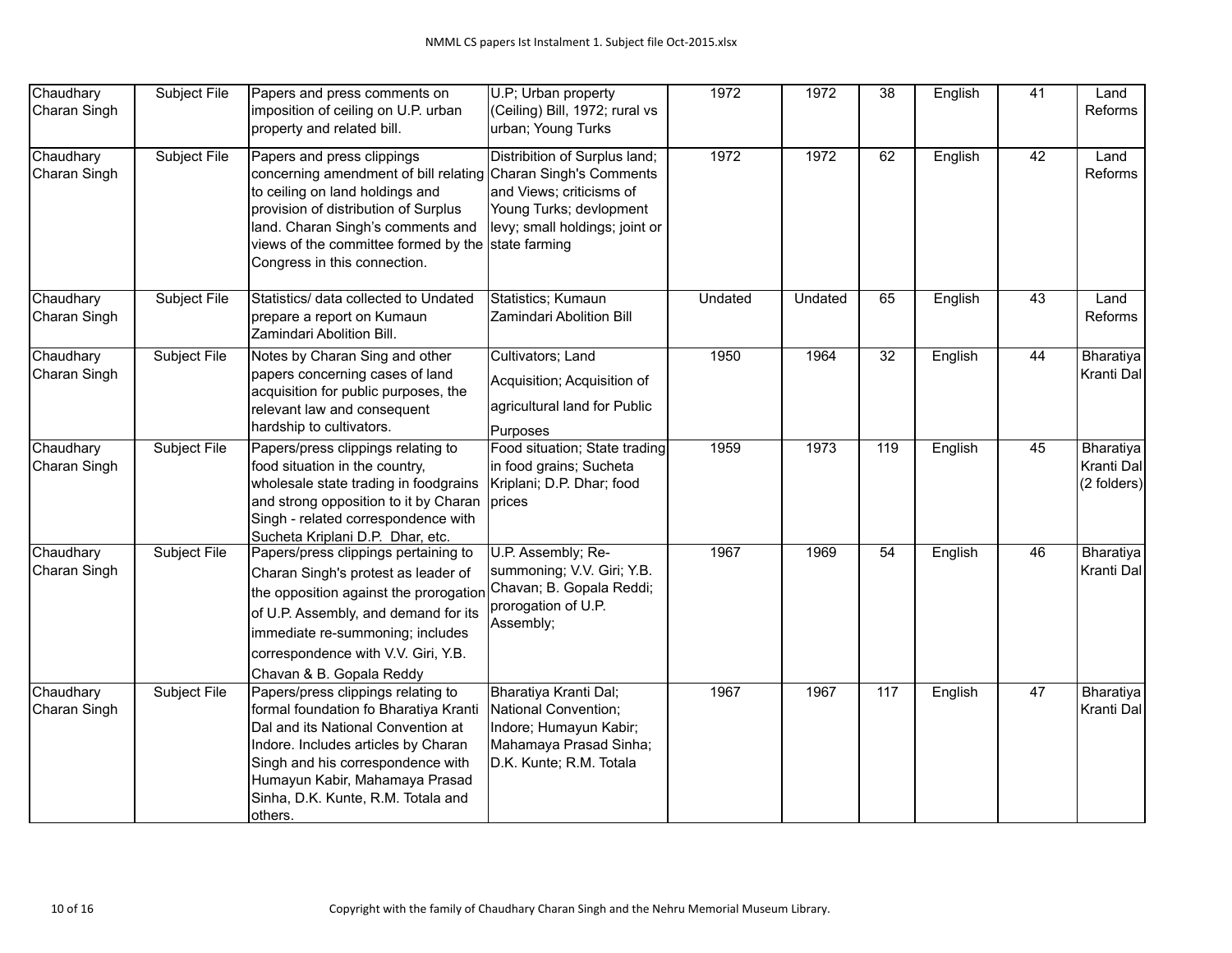| Chaudhary                 | Subject File        | Notes/documents concerning                                  | Bharatiya Kranti Dal; Draft; | 1967 | 1971 | $\overline{71}$ | English | 48 | Bharatiya               |
|---------------------------|---------------------|-------------------------------------------------------------|------------------------------|------|------|-----------------|---------|----|-------------------------|
| Charan Singh              |                     | formation of B.K.D., its constitution,                      | National Policy on Labour;   |      |      |                 |         |    | Kranti Dal              |
|                           |                     |                                                             | BKD Constituion, 1971        |      |      |                 |         |    |                         |
|                           |                     | policies proceedings of the National                        |                              |      |      |                 |         |    |                         |
|                           |                     | Executive meetings and other related                        |                              |      |      |                 |         |    |                         |
|                           |                     | matters, Also includes drafts of some                       |                              |      |      |                 |         |    |                         |
|                           |                     | resolutions and an article on                               |                              |      |      |                 |         |    |                         |
|                           | Subject File        | 'National Policy on Labour'.                                | <b>National Executive</b>    | 1967 | 1972 | 230             |         | 49 |                         |
| Chaudhary<br>Charan Singh |                     | Papers/correspondence/press                                 | meetings; Conflict;          |      |      |                 | English |    | Bharatiya<br>Kranti Dal |
|                           |                     | clippings relating to miscellaneous                         |                              |      |      |                 |         |    |                         |
|                           |                     | activites of B.K.D. such as minutes of                      | Resignation; Defection;      |      |      |                 |         |    | (4 folders)             |
|                           |                     | the National Executive meetings,                            | General Election 1971;       |      |      |                 |         |    |                         |
|                           |                     | views and conflict over merger with                         | Bangladesh refugee; Indo-    |      |      |                 |         |    |                         |
|                           |                     | congress, resignation and defection                         | Soviet Treaty; J.B.          |      |      |                 |         |    |                         |
|                           |                     | by its members, selection of                                | Kripalani; Atal Bihari       |      |      |                 |         |    |                         |
|                           |                     | candidates for the Genaral Election                         | Vajpayee; Baburao Patel;     |      |      |                 |         |    |                         |
|                           |                     | and other papers. Includes                                  | Prakashvir Shahstri;         |      |      |                 |         |    |                         |
|                           |                     | correspondence with J.B. Kriplani,                          |                              |      |      |                 |         |    |                         |
|                           |                     | Atal Bihari Vajpayee, Baburao Patel,                        |                              |      |      |                 |         |    |                         |
| Chaudhary                 | <b>Subject File</b> | Prakashvir Shastri and others.<br>Correspondence and papers | Plans for mid-term           | 1968 | 1968 | 176             | English | 50 | Bharatiya               |
| Charan Singh              |                     | concerning the constitution and                             | elections; National          |      |      |                 |         |    | Kranti Dal              |
|                           |                     |                                                             | Executive; Humayun Kabir;    |      |      |                 |         |    |                         |
|                           |                     | various activities of B.K.D., i.e.                          | C.Rajagopalachari; Dip       |      |      |                 |         |    |                         |
|                           |                     | includes proposed alliance, plans for                       | Narayan Sinha; S. Gopal      |      |      |                 |         |    |                         |
|                           |                     | mid-term elactions, meetings of the                         | Shastri; D.K. Kunte; Sheikh  |      |      |                 |         |    |                         |
|                           |                     | National Executive, internal                                | Abdullah; Mahamaya           |      |      |                 |         |    |                         |
|                           |                     | differences etc. Related                                    | Prasad Sinha                 |      |      |                 |         |    |                         |
|                           |                     | correspondence with Humayun Kabir,                          |                              |      |      |                 |         |    |                         |
|                           |                     | C. Rajagopalachari, Dip Narayan                             |                              |      |      |                 |         |    |                         |
|                           |                     | Sinha, S.Gopal Shastri, D.K. Kunte,                         |                              |      |      |                 |         |    |                         |
|                           |                     | Mahamaya Prasad Sinha, etc.                                 |                              |      |      |                 |         |    |                         |
| Chaudhary                 | <b>Subject File</b> | Papers/press clippings relating to the                      | President's rule in U.P.;    | 1968 | 1968 | 106             | English | 51 | Bharatiya               |
| Charan Singh              |                     | imposition of president's rule in U.P.                      | Dissolution; Assembly;       |      |      |                 |         |    | Kranti Dal              |
|                           |                     | and dissolution of U.P. Assembly                            | Samyukta Vidhayak Dal        |      |      |                 |         |    | (2 folders)             |
|                           |                     | following the break down fo                                 |                              |      |      |                 |         |    |                         |
|                           |                     | Samyukta Vidhayak Dal Government                            |                              |      |      |                 |         |    |                         |
|                           |                     | and resignation of Charan Singh as                          |                              |      |      |                 |         |    |                         |
|                           |                     | the Chief Minister.                                         |                              |      |      |                 |         |    |                         |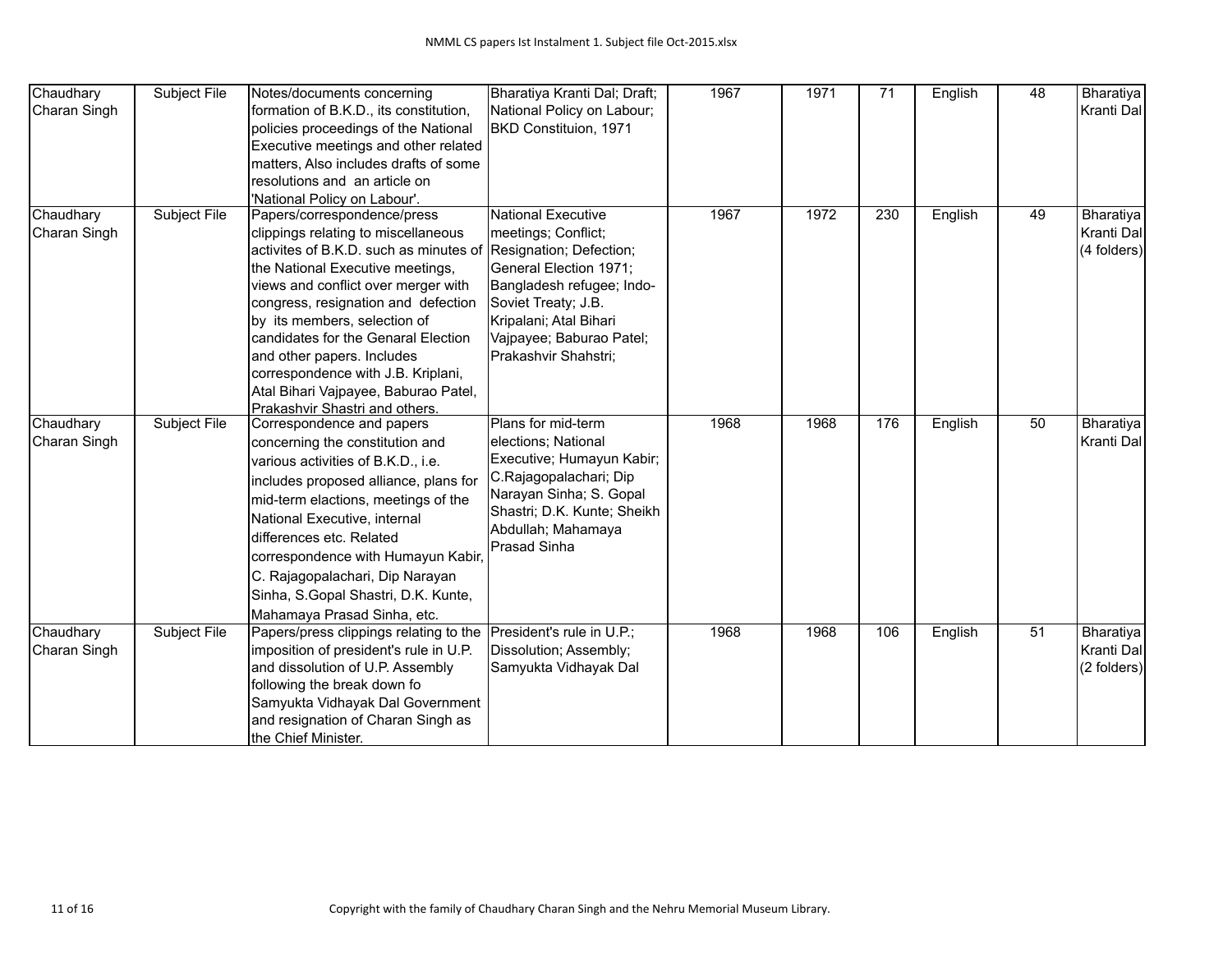| Chaudhary                 | Subject File        | Papers/press clippings concerning,                              | Primary school Teacher in                        | 1968             | 1968        | $\overline{33}$ | English | $\overline{52}$    | Bharatiya               |
|---------------------------|---------------------|-----------------------------------------------------------------|--------------------------------------------------|------------------|-------------|-----------------|---------|--------------------|-------------------------|
| Charan Singh              |                     | forcible collection of funds from                               | U.P.; Complaint; B.Gopala                        |                  |             |                 |         |                    | Kranti Dal              |
|                           |                     | primary school teachers in U.P. by                              | Reddi; R.N. Sabberwal                            |                  |             |                 |         |                    |                         |
|                           |                     | Congress leaders for the election,                              |                                                  |                  |             |                 |         |                    |                         |
|                           |                     | complaint made by Charan Singh and                              |                                                  |                  |             |                 |         |                    |                         |
|                           |                     | protest by teahers in this regard.                              |                                                  |                  |             |                 |         |                    |                         |
|                           |                     | Related correspondence with B.                                  |                                                  |                  |             |                 |         |                    |                         |
|                           |                     | Gopala Reddi and R.N. Sabberwal -                               |                                                  |                  |             |                 |         |                    |                         |
|                           |                     | (P.S. to Home Minister).                                        |                                                  |                  |             |                 |         |                    |                         |
| Chaudhary                 | Subject File        | Some statements regarding state and Election manifesto; B.K.D.; |                                                  | 1968             | 1974        | 51              | English | 53(a)              | Bharatiya               |
| Charan Singh              |                     | nation, election manifesto and                                  | C. B. Gupta; Corruption;                         |                  |             |                 |         |                    | Kranti Dal              |
|                           |                     | resolutions on behalf of B.K.D.                                 | Defection                                        |                  |             |                 |         |                    |                         |
| Chaudhary                 | Subject File        | Statements of Charan Singh, starting                            | Statements of Charan                             | 1969             | 1969        | 43              | English | 53(b)              | Bharatiya               |
| Charan Singh              |                     |                                                                 | Singh; Stating B.K.D.'s                          |                  |             |                 |         |                    | Kranti Dal              |
|                           |                     |                                                                 | stand; Various issues;                           |                  |             |                 |         |                    |                         |
|                           |                     | B.K.D.'s stand on various issues.                               | Biral; Obra Thermal Station                      |                  |             |                 |         |                    |                         |
| Chaudhary<br>Charan Singh | Subject File        | Statements issued by the office                                 | Office bearers of B.K.D.                         | 1970             | 1973        | 71              | English | 53(c)              | Bharatiya<br>Kranti Dal |
|                           |                     | bearers of B.K.D. and related letters.                          |                                                  |                  |             |                 |         |                    |                         |
| Chaudhary                 | Subject File        | Statements issued by Charan Singh,                              | Statements; Jai Ram Das;                         | 1971             | 1971        | $\overline{25}$ | English | $\overline{53(d)}$ | Bharatiya               |
| Charan Singh              |                     | as Chairman, B.K.D. and Jai Ram                                 | State Bhartiya Kranti Dal                        |                  |             |                 |         |                    | Kranti Dal              |
|                           |                     | Das, as President, State Bharatiya                              |                                                  |                  |             |                 |         |                    |                         |
|                           |                     | Kranti Dal                                                      |                                                  |                  |             |                 |         |                    |                         |
| Chaudhary                 | Subject File        | Statements issued by the office                                 |                                                  | 1972             | 1973        | $\overline{25}$ |         | 53(e)              | Bharatiya               |
| Charan Singh              |                     | bearers of B.K.D. on various issues                             |                                                  |                  |             |                 |         |                    | Kranti Dal              |
|                           |                     | and related letters.                                            |                                                  |                  |             |                 |         |                    |                         |
| Chaudhary                 | Subject File        | Presidential address delivered by                               | <b>B.K.D.'s Pradeshik</b>                        | 1973             | 1973        | 48              | English | 53(f)              | Bharatiya               |
| Charan Singh              |                     | Charan Singh at the B.K.D's                                     | Sammelan; Allahabad;<br>Mahatma Gandhi; Division |                  |             |                 |         |                    | Kranti Dal              |
|                           |                     | Preseshik Sammelan held in                                      | of UP; Independence of                           |                  |             |                 |         |                    |                         |
|                           |                     | Allahabad on 5 May, 1973 and notes                              | Judiciary                                        |                  |             |                 |         |                    |                         |
|                           |                     | on B.K.D's stand on various issue.                              |                                                  |                  |             |                 |         |                    |                         |
| Chaudhary                 | <b>Subject File</b> | Papers/press clippings relating to                              | Presidential Election; V.V.                      | <b>July 1969</b> | August 1969 | $\overline{51}$ | English | 54                 | Bharatiya               |
| Charan Singh              |                     | Presidential Election in 1969 and                               | Giri; Sanjiva Reddy;                             |                  |             |                 |         |                    | Kranti Dal              |
|                           |                     | B.K.D's stand on it. Includes related                           | C.D.Deshmukh; Humayun                            |                  |             |                 |         |                    |                         |
|                           |                     | correspondence with V.V. Giri, N.                               | Kabir                                            |                  |             |                 |         |                    |                         |
|                           |                     | Sanjiva Reddy, C.D. Deshmukh,                                   |                                                  |                  |             |                 |         |                    |                         |
|                           |                     | Humayun Kabir and others.                                       |                                                  |                  |             |                 |         |                    |                         |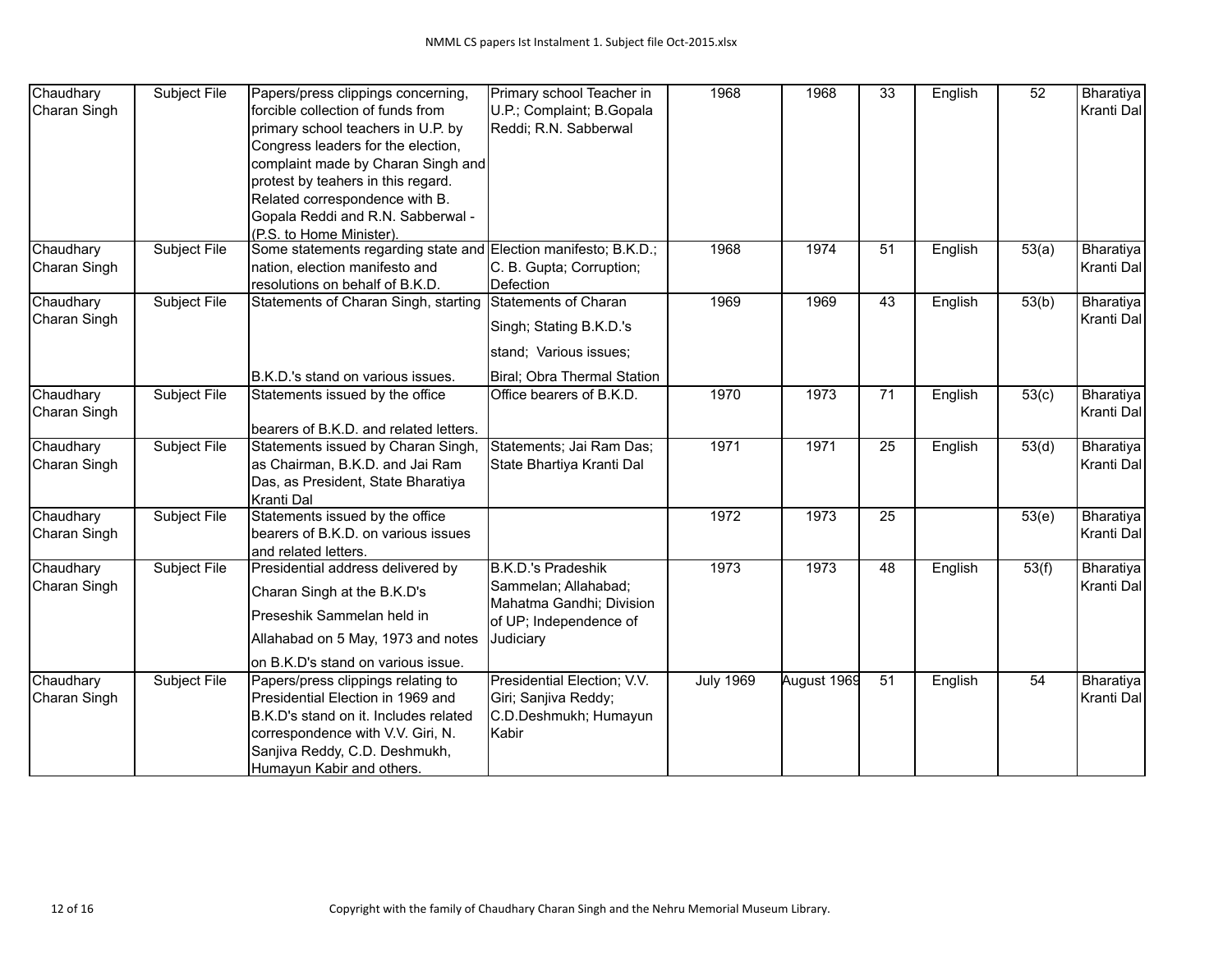| Chaudhary<br>Charan Singh<br>Chaudhary | Subject File<br><b>Subject File</b> | Protest and petition by the opposition<br>against the speaker, A.G. Kher for<br>siding with Congress Government<br>after its defeat on budget demand.<br>Demand made by B.K.D. for<br>imposition of President's rule in U.P.<br>Press clippings concerning Prime                                                                          | Opposition; Speaker; A.G.<br>Kher; Budget; President's<br>rule in U.P.<br>Indira Gandhi's appeal;                                                                                                                                                                                                          | 1969<br>1969 | 1969<br>1969 | 25<br>23 | English<br>English | $\overline{55}$<br>56 | Bharatiya<br>Kranti Dal<br>Bharatiya |
|----------------------------------------|-------------------------------------|-------------------------------------------------------------------------------------------------------------------------------------------------------------------------------------------------------------------------------------------------------------------------------------------------------------------------------------------|------------------------------------------------------------------------------------------------------------------------------------------------------------------------------------------------------------------------------------------------------------------------------------------------------------|--------------|--------------|----------|--------------------|-----------------------|--------------------------------------|
| Charan Singh                           |                                     | Minister, Indira Gandhi's appeal to ex<br>Congressmen to rejoin the Congress<br>and B.K.D.'s decision under Charan<br>Singh to ignore the call.                                                                                                                                                                                           | Rejoin; Congress; BKD<br>Convention 1968; BKD<br>diffrences with Congress;<br>Indira Gandhi's appeal to ex-<br>Congress men                                                                                                                                                                                |              |              |          |                    |                       | Kranti Dal                           |
| Chaudhary<br>Charan Singh              | Subject File                        | Proposal/efforts by B.K.D. to form a<br>new party (integrating all parties<br>except the Congress and Communist<br>Party) and its failure on B.K.D's stand<br>to exclude Jana Sangh. Related<br>correspondence with Humayun Kabir<br>C.B. Gupta, H.K. Mahtab, Atal Bihari<br>Vajpayee, D.K. Kunte, S.M. Joshi,<br>Prem Bhasin and others. | Jana Sangh; C.B. Gupta;<br>H.K. Mahtab; Atal Bihari<br>Vajpayee; D.K. Kunte; S.M.<br>Joshi; Prem Bhasin;<br>Swatantra Party; BKD-Aims<br>and Principles; N. G.<br>Ranga; Praja Sociaist Party;<br>Conflict in BKD; Merger                                                                                  | 1969         | 1969         | 307      | English            | 57                    | Bharatiya<br>Kranti Dal              |
| Chaudhary<br>Charan Singh              | Subject File                        | Papers/correspondence/press<br>clippings relating to various activities<br>of Charan Singh as leader of B.K.D.<br>and his stand on various issues.<br>Includes letters of C.B. Gupta, Syed<br>Mahmud, Haribhau Upadhyaya and<br>others.                                                                                                   | C.B. Gupta; Syed Mahmud;<br>Haribahu Upadhyaya                                                                                                                                                                                                                                                             | 1969         | 1970         | 149      | English            | 58                    | Bharatiya<br>Kranti Dal              |
| Chaudhary<br>Charan Singh              | Subject File                        | Papers relating to demand made by<br>Charan Singh and other leaders of<br>opposition in U.P. for the regisnation<br>of C.B. Gupta's minority ministry to<br>convene the Assembly earlier than<br>the pre set date. Includes<br>correspondence with V.V. Giri, Indira<br>Gandhi, B.Gopala Reddi, D.P. Mishra<br>Y.B. Chavan, etc.          | C.B. Gupta; Minority<br>ministy; Refusal; V.V. Giri;<br>Indira Gandhi; B. Gopala<br>Reddi; Y.B. Chavan; 1969<br>mid-term election; BKD-<br>Congress; Non-Congress<br>coalition; Jat Leader; 1931<br>Punjab census; Jat-Sikh<br>Muslim; Syed Mahmud;<br>1970' President rule in UP;<br><b>Student Union</b> | 1969         | 1970         | 37       | English            | 59                    | Bharatiya<br>Kranti Dal              |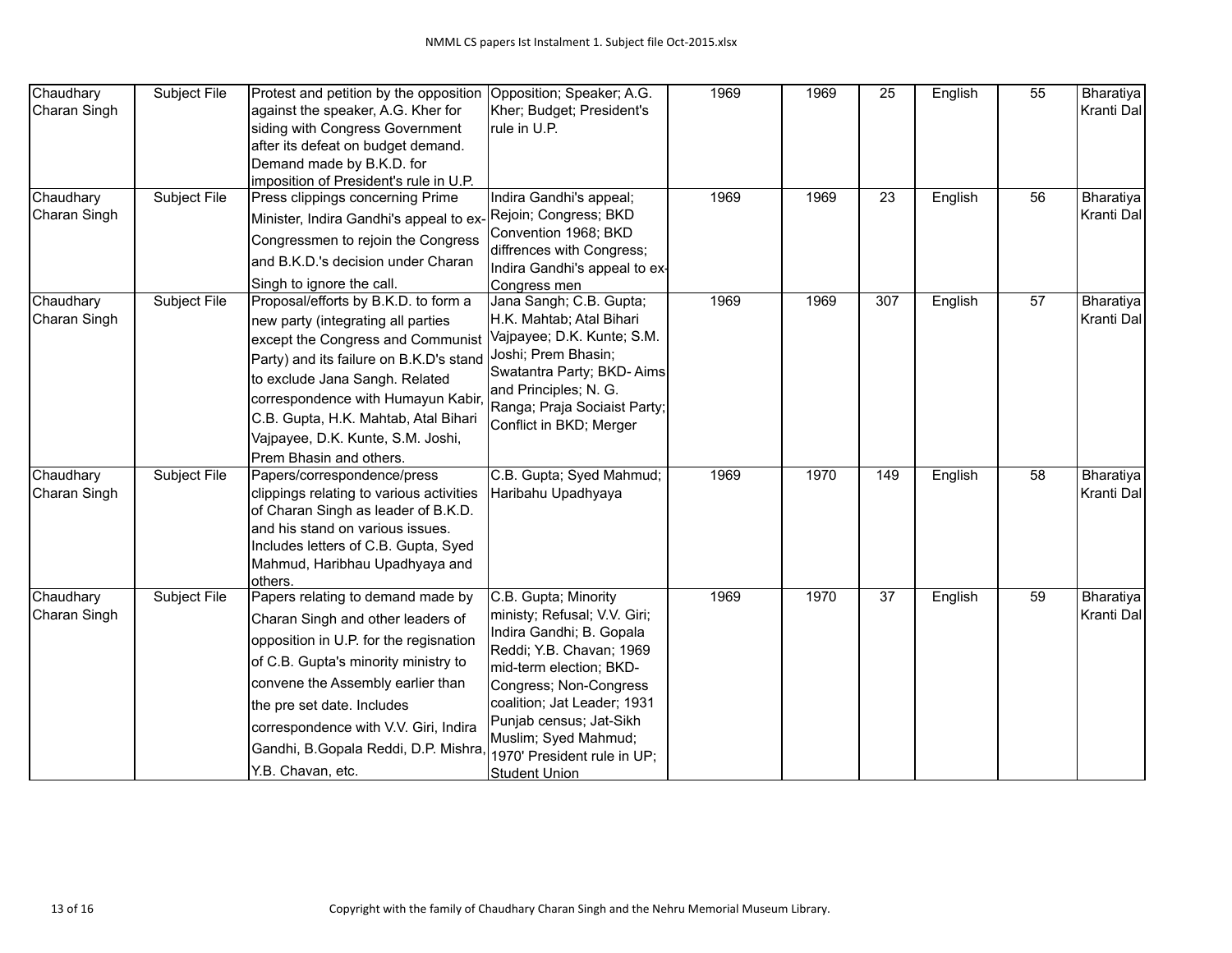| Chaudhary<br>Charan Singh | Subject File        | Press clippings/ correspondence<br>regarding political crisis in U.P.<br>following Kamalapati Tripathi's<br>resignation along with other ministry<br>and his plan (along with Charan<br>Singh) to topple the Gupta Ministry.          | Political crisis; U.P.;<br>Kamalapati Tripathi's C.B.<br>Gupta Ministry; Division in<br>UP Congress; Coalition<br>govt. in UP; BKD-Indira<br>Gandhi coalition | 1969            | 1970       | 90               | English | 60 | Bharatiya<br>Kranti<br>Dal. Also<br>in Urdu<br>and Hindi |
|---------------------------|---------------------|---------------------------------------------------------------------------------------------------------------------------------------------------------------------------------------------------------------------------------------|---------------------------------------------------------------------------------------------------------------------------------------------------------------|-----------------|------------|------------------|---------|----|----------------------------------------------------------|
| Chaudhary<br>Charan Singh | <b>Subject File</b> | B.K.D.'s reaction over compaign of<br>misrepresentation made by Congress<br>against the party, includes statements<br>issued by Charan Singh in this<br>connection.                                                                   | Reaction; Campaign; Fall of<br><b>BKD-Congress coalition</b>                                                                                                  | <b>May 1970</b> | bvember 19 | 23               | English | 61 | Bharatiya<br>Kranti Dal                                  |
| Chaudhary<br>Charan Singh | Subject File        | Papers relating to political crisis in<br>U.P. due to increasing rift between<br>Coalition Government of B.K.D. and<br>Congress ® leading to imposition of<br>President's rule.                                                       | Coalition Government;<br>Congress ®; BKD-Congress<br>® rift; President rule in UP;<br>defection; dismisal of UP<br>govt.;                                     | 1970            | 1970       | 216              | English | 62 | Bharatiya<br>Kranti Dal<br>(3 folders)                   |
| Chaudhary<br>Charan Singh | Subject File        | Resignation of B.K.D. M.L.A's from<br>the party membership, includes<br>correspondence with the Governor<br>and an article on - Utility of Second<br>Chambers.                                                                        | M.L.A's; Membership;<br>Article; Utility of Legislative<br>Council                                                                                            | 1970            | 1972       | 28               | English | 63 | Bharatiya<br>Kranti Dal                                  |
| Chaudhary<br>Charan Singh | Subject File        | Papers/press clippings relating to<br>24th and 25th Constitution<br>Amendment Bills of 1971, B.K.D's<br>views on it and other miscellaneous<br>papers.                                                                                | <b>Constitution Amendment</b><br>Bills 1971; Bangladesh;<br>1971 war with Pakistan;<br>1974 UP elections                                                      | 1971            | 1974       | 38               | English | 64 | Bharatiya<br>Kranti Dal                                  |
| Chaudhary<br>Charan Singh | Subject File        | Papers/press clippings relating to rift<br>in B.K.D. Congress Coalition<br>Government headed by Charan<br>Singh, leading to its break up,<br>imposition of president's rule in U.P.<br>related correspondence with<br>B.Gopala Reddi. | President's rule in U.P.; B.<br>Gopala Reddi; BKD-<br>Congress Coalition; Legal<br>Opinion by Advo. General<br>and Attorney General;<br>Constituional crisis  | 1969            | 1970       | $\overline{214}$ | English | 65 | Congress-<br>B.K.D.<br>Coalition                         |
| Chaudhary<br>Charan Singh | Subject File        | Political scenario in U.P. as governed<br>by Coalition Government of B.K.D.<br>and Congress (R) under Charan<br>Singh- press clippings and comments<br>relating to.                                                                   | Congress (O); Congress<br>(R); BKD; Students' Union;<br>Sugar Mill; Land Grab                                                                                 | 1970            | 1970       | 107              | English | 66 | Congress-<br>B.K.D.<br>Coalition                         |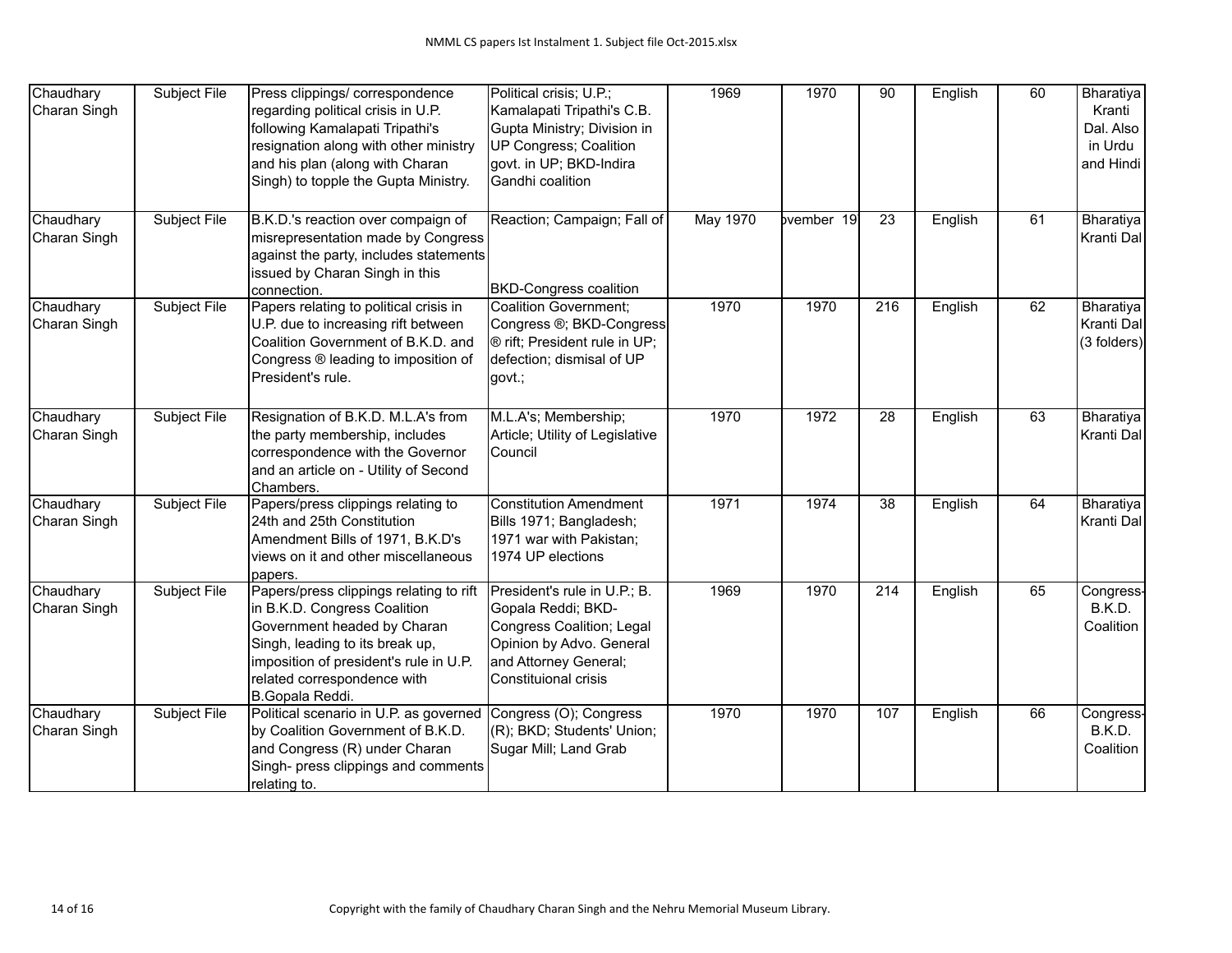| Chaudhary<br>Charan Singh | Subject File | Congress- B.K.D. Coalition<br>Government in U.P. and proposal for<br>the merger of B.K.D. with the<br>Congress. Includes copies of the<br>correspondence exchanged with<br>Kamalapati Tripathi and D.P.Mishra,<br>and some press clippings.                                                                                                      | Merger of B.K.D.; Congress-<br>BKD coalition;                                                                                  | April 1970 | <b>May 1970</b> | $\overline{71}$ | English | 67              | Congress-<br>B.K.D.<br>Coalition |
|---------------------------|--------------|--------------------------------------------------------------------------------------------------------------------------------------------------------------------------------------------------------------------------------------------------------------------------------------------------------------------------------------------------|--------------------------------------------------------------------------------------------------------------------------------|------------|-----------------|-----------------|---------|-----------------|----------------------------------|
| Chaudhary<br>Charan Singh | Subject File | Papers/press clippings relating to the<br>question of merger of B.K.D. with<br>Congress (R), strong opposition<br>faced by Charan Singh from his own<br>party men and correspondence<br>received by him from M.L.As in this<br>connection. Charan Singh's<br>statement on merger                                                                 | Merger of B.K.D.;<br>Congress®; Resent over<br>BKD-Congress merger;<br>Indira Gandhi                                           | 1970       | 1970            | $\frac{1}{172}$ | English | 68              | Congress-<br>B.K.D.<br>Coalition |
| Chaudhary<br>Charan Singh | Subject File | Press clippings relating to Genda<br>Singh's resignation from the Coalition Advertisements;<br>Government due to his differences<br>with Charan Singh, on the stoppage<br>of advertisements to some<br>newspapers.                                                                                                                               | Genda Singh; Difference;<br>Newspapers                                                                                         | 1970       | 1970            | 12              | English | 69              | Congress-<br>B.K.D.<br>Coalition |
| Chaudhary<br>Charan Singh | Subject File | Papers/ press clippings relating to<br>B.K.D. Congress (R) alliance and<br>formation of Coalition Government in<br>U.P. headed by Charan Singh.<br>Following C.B. Gupta's resignation,<br>rift in B.K.D. and S.S.P. over alliance<br>with Gupta group. Related<br>correspondence with B. Gopala<br>Reddi, D.P. Mishra, Raj Narain and<br>others. | Alliance; Rift; B.K.D.; S.S.P.;<br>C.B. Gupta; Raj Narain;<br>Kamlapati Tripathi                                               | 1970       | 1970            | 161             | English | $\overline{70}$ | Congress-<br>B.K.D.<br>Coalition |
| Chaudhary<br>Charan Singh | Subject File | Papers/press clippings concerning<br>political happenings and events<br>including kamalapati Tripathi and<br>Charan Singh's joint efforts to topple<br>C.B. Gupta (Congress-R)<br>Government leading to the formation<br>of a new Coalition Government in<br>U.P. Related correspondence with<br>Jagjivan Ram, C.B. Gupta and D.P.<br>Mishra     | Jagjivan Ram; C.B. Gupta;<br>D.P. Mishra; BKD-Congress<br>coalition; Kamlapati Tripathi;<br>BKD-Congress terms of<br>agreement | 1970       | 1970            | 49              | English | $\overline{71}$ | Congress-<br>B.K.D.<br>Coalition |